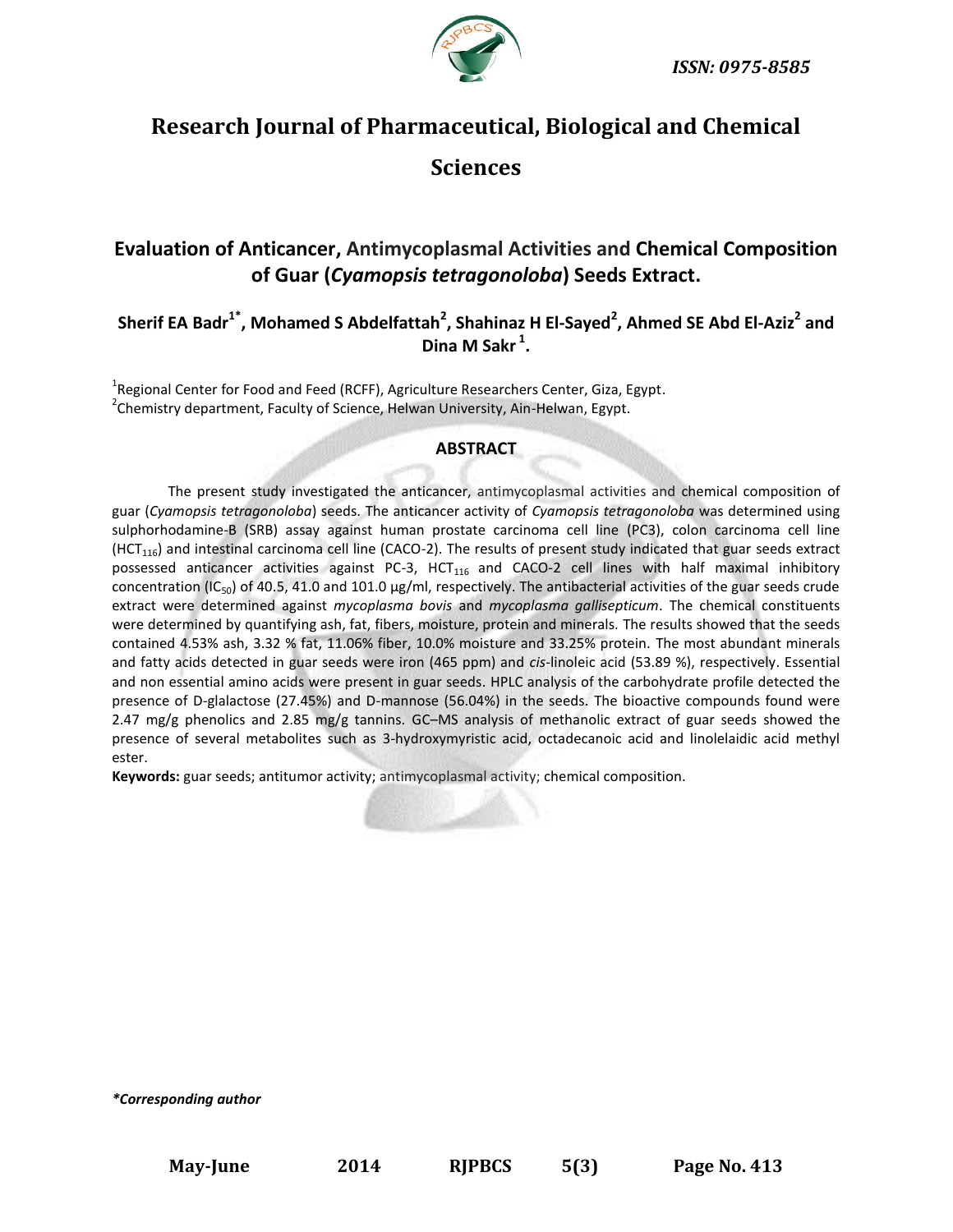

#### **INTRODUCTION**

Cancer is a major health problem in developing countries and the second leading cause of death [1,2]. Because of high death rate associated with cancer and because of serious side effects of chemotherapy and radiation therapy, many cancer patients seek alternative complementary methods of treatment [3]. Terrestrial plants and their extracts have been used as medicines in Egypt and other countries from ancient times and an impressive number of modern drugs have been developed from them [4,5]. On the other hand, *Mycoplasma* refers to a genus of bacteria that lack a cell wall [6]. Without a cell wall, they are unaffected by many common antibiotics such as penicillin or other beta-lactam antibiotics that target cell wall synthesis [7,8]. There are over 100 recognized species of the genus *Mycoplasma*, one of several genera within the bacterial class *Mollicutes*. The *Mycoplasma* which has economic importance in veterinary practice is *mycoplasma gallisepticum* which cause chronic respiratory disease in chickens and turkeys [9]. The *mycoplasma bovis* is also a pathogen causing respiratory disease, otitis media, arthritis, mastitis, and a variety of other diseases in cattle [10]. The application of various antibacterial agents veterinary *Mycoplasma* has been proposed in literature [11]. However, the chemists started to use natural products as antimycoplasmal agents [12].

Legume seeds have received attention as functional foods, because of their nutritive values including amino acid, fiber, trace elements, vitamins, flavonoids, and phenolic acids [13,14]. The guar or cluster bean (*Cyamopsis tetragonoloba*) is basically a legume and the source of guar gum [15]. Several phytochemical works has been carried out on this plant [16- 18]. The polyphenol composition of the plant included gallotannins, gallic acid, gallic acid derivatives, myricetin-7- glucoside-3-glycoside, chlorogenic acid, ellegic acid, 2,3,4-trihydroxy benzoic acid, texasin-7-O-glucoside and p-coumaryl quinic acid [19]. The sterols of guar seeds included campesterol, avenasterol, stigmasterol, sitosterol and traces of Delta-7-avenasterol, stigmast-7-enol, brassicasterol and cholesterol [20]. *Cyamopsis tetragonoloba* is a well-known traditional plant used in folklore medicine and acts as an appetizer, digestive aid and laxative. Additionally, it is useful in dyspepsia anorexia, anti-secretory, hypolipidemic and antihyperglycemic effects [21]. In addition, Guar seeds are potentially a high source of different natural compounds [22]. In the course of our studying program of medicinal plants with nutritional values [23], we investigated the *Cyamopsis tetragonoloba* seeds. The aim of this study is to evaluate the anticancer, antimycoplasmal activities and determine the chemical composition and of guar (*Cyamopsis tetragonoloba*) seeds.

#### **MATERIALS AND METHODS**

## **Collection of samples and extraction**

Guar seeds (*[Cyamopsis](http://zipcodezoo.com/Key/Plantae/Cyamopsis_Genus.asp) tetragonoloba)* were obtained from the Crops Research Institute, Agriculture Research Center, Giza, Egypt. The collected seeds (1 Kg) are washed with tap water, dried and then crushed to very fine powder with crusher at the Agricultural Department, Institute of Sufficient Productivity, Zagazig University. For the biological assay, 10.0 g of the powdered guar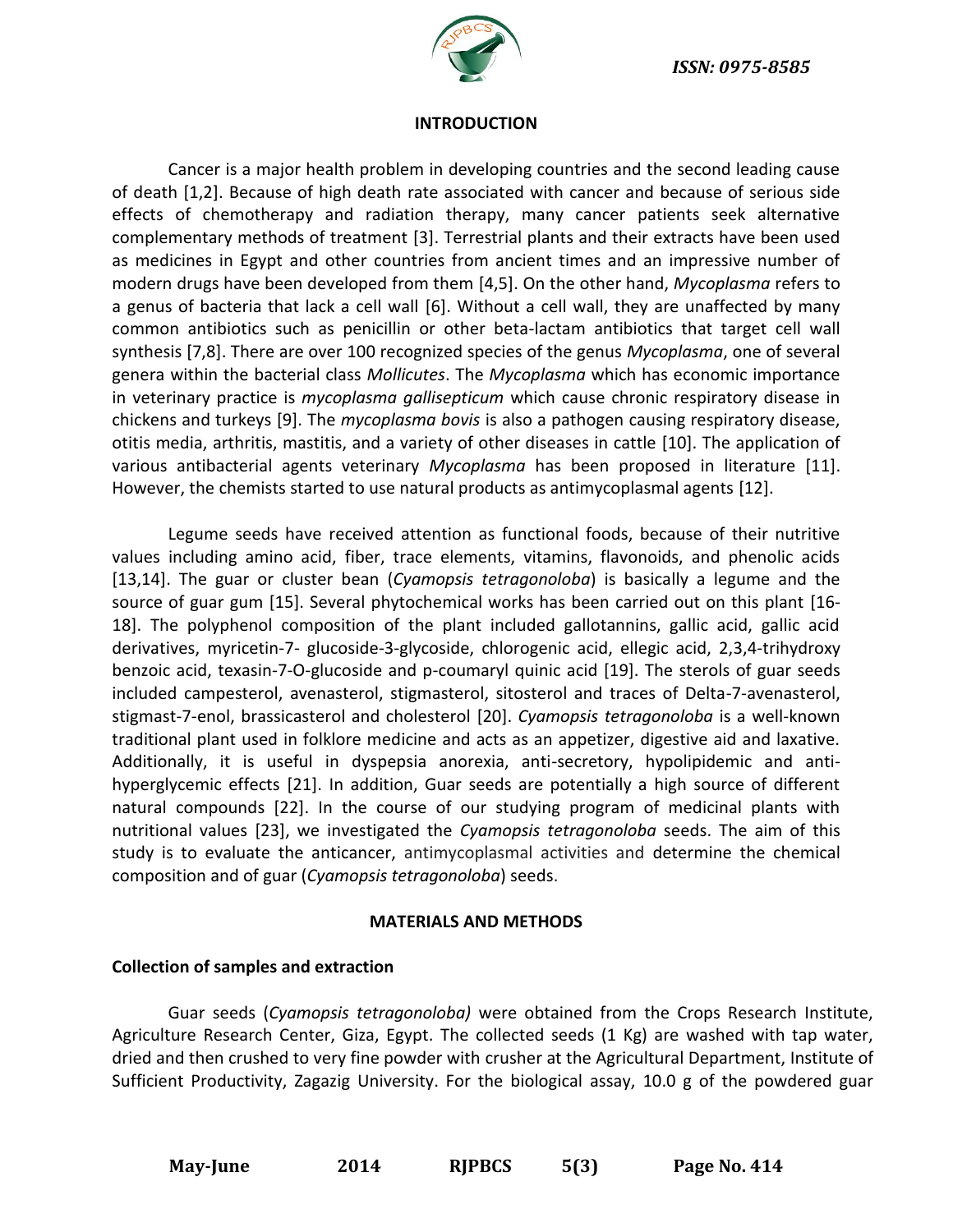

seeds was macerated in methanol: water (1: 1) for 72 hours. After filtration and concentration under vacuum, the crude extract was kept in the refrigerator.

## **Cytotoxicity assay**

The cytotoxicity assay of guar seeds extract were carried out and documented in the Cancer Biology Department, Pharmacology Unit, National Cancer Institute, Cairo University. It was carried out using Sulphorhodamine-B (SRB) assay following the method reported by Vichai and Kirtikara [24]. Stock solution of 100 mM of guar seed extract in DMSO was prepared and stored at -20 °C. Cells (5 $\times$ 10<sup>4</sup> cells/well) of different cell lines were incubated with various guar seeds extract concentrations (62.5, 125.0, 250.0 and 500.0 µg/ml) at 37 °C in a serum-free medium, before being submitted to MTT assay. The relative cell viability was expressed as the mean percentage of viable cells compared with DMSO-treated cells. The half maximal inhibitory concentration of the cell growth (IC $_{50}$ ) was calculated.

## **Antimycoplasmal assay**

Liquid and solid media used for isolation and propagation of *Mycoplasma* were prepared as described by Frey *et al*. [25]. The guar seeds extract were dissolved in DMSO (200 mg/ml) in which the paper disks with a diameter of 6 mm impregnated, dried under sterile flow box and put on an agar plates inoculated with *Mycoplasma* strains (*mycoplasma gallisepticum* and *mycoplasma bovis*). The plates were incubated in  $CO<sub>2</sub>$  incubator at 37 °C for 24 hours under. The results were recorded by measuring the size of zone of inhibition. DMSO was used as a negative control.

## **Chemical composition**

Guar seeds powder were analyzed for chemical composition (ash, fat, fibers, moisture and protein) according to the reported method [26, 27]. Estimation of minerals (calcium, phosphorus, sodium, potassium, iron, zinc and copper) in guar seeds was done by inductive coupled plasma ICP "optima 2000" [28]. Estimation of the fatty acids was carried out in accordance with the method of Morrison and Smith [29]. Amino acid profiles of the guar seeds were determined by AOAC protocol [30].

## **Carbohydrate profile:**

Samples of guar seeds and their extract were analyzed for sugar by high performance liquid chromatography (HPLC) according method AOAC [31]. Sugars were extracted in DMSO; the extracted was passed through  $C_{18}$  Sep-Pak cartage and stored under refrigerator condition till analysis. Samples were filtered through a 0.45 µm membrane. Analysis of the sugars in the filtrate was performed by using HPLC , Shimadzu Class-VPV 5.03 (Kyoto, Japan ) equipped with refractive index RID -10A Shimadzu detector, LC-16 ADVP binary pump, DC ou-14 A degasser and Shodex PL Hi-Plex Pb column (Sc 1011 No. H706081). Guard column Sc-Lc Shodex, and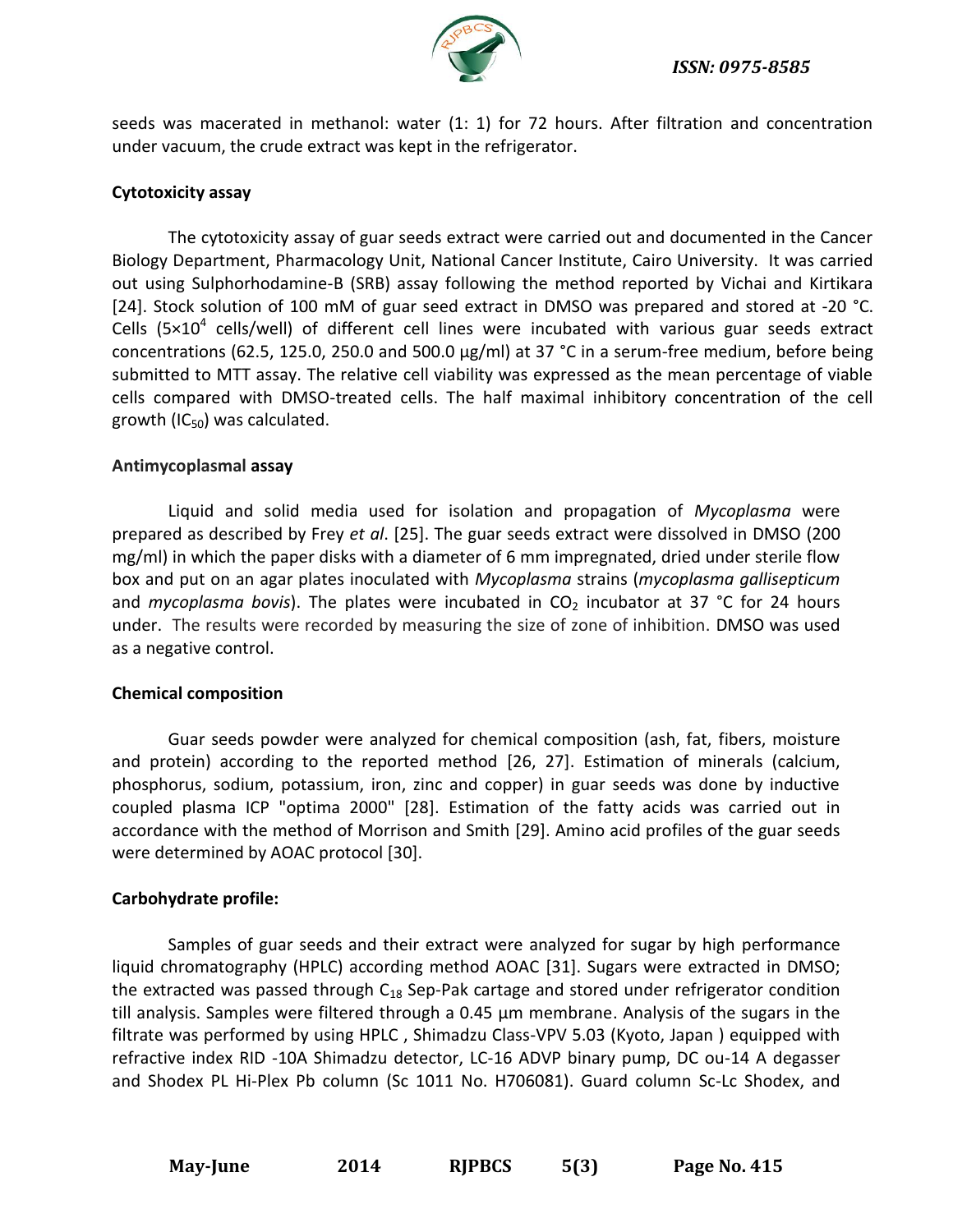

heater set at 65 ° C. Separation and quantitation were carried out on an amino - bonded column with a mobile phase of  $CH_3CN$  and  $H_2O$  (80:20 V:V).

## **GC-MS analysis**

Approximately 20.0 g of guar seeds powder was extracted with 100 ml methanol. The extract was directly injected into the GC-MS (Model 2010, Shimadzu, Japan). Mass spectra were recorded on a GCMS‐Q1000‐EX Shimadzu and GCMS 5973‐A HP spectrometers. The mass selective detector was operated by electron ionization (EI) at 70 eV, and TR-FAME capillary column (30 m X 0.25 mm i.d, 0.25 µm film thickness). The multi step temperature program was increased from 80  $^{\circ}$ C (held for 2 min) to 230  $^{\circ}$ C (held for 5 min.) with rate of 3  $^{\circ}$ C min<sup>-1</sup>. The carrier gas was helium at a flow rate of 2 ml min  $^{-1}$ , and the sample size was 1  $\mu$ l of diluted samples (5µl oil/2ml chloroform, v/v). Injector temperature was 250 <sup>o</sup>C. A spectral range of 35-500 *m/z* analysis was used.

## **Determination of total phenolic and tannin Contents**

Phenols were determined by the colorimetric method using Folin-Denis' reagent as described by Snell and Snell [32]. Quantitative estimation of tannin was carried out using the modified vanillin–HCl in methanol method by Price *et al*. [33].

### **RESULTS AND DISCUSSION**

## **Antitumor and Antimycoplasmal Activities**

In this study, we investigated the antitumor activity of guar seed extract against intestinal carcinoma (CACO-2) cell line, colon carcinoma cell line (HCT<sub>116</sub>) and human prostate carcinoma cell line (PC3). The tested concentrations for each cell line were (62.5, 125.0, 250.0 and 500.0  $\mu$ g/ml), as shown in Figure 1.



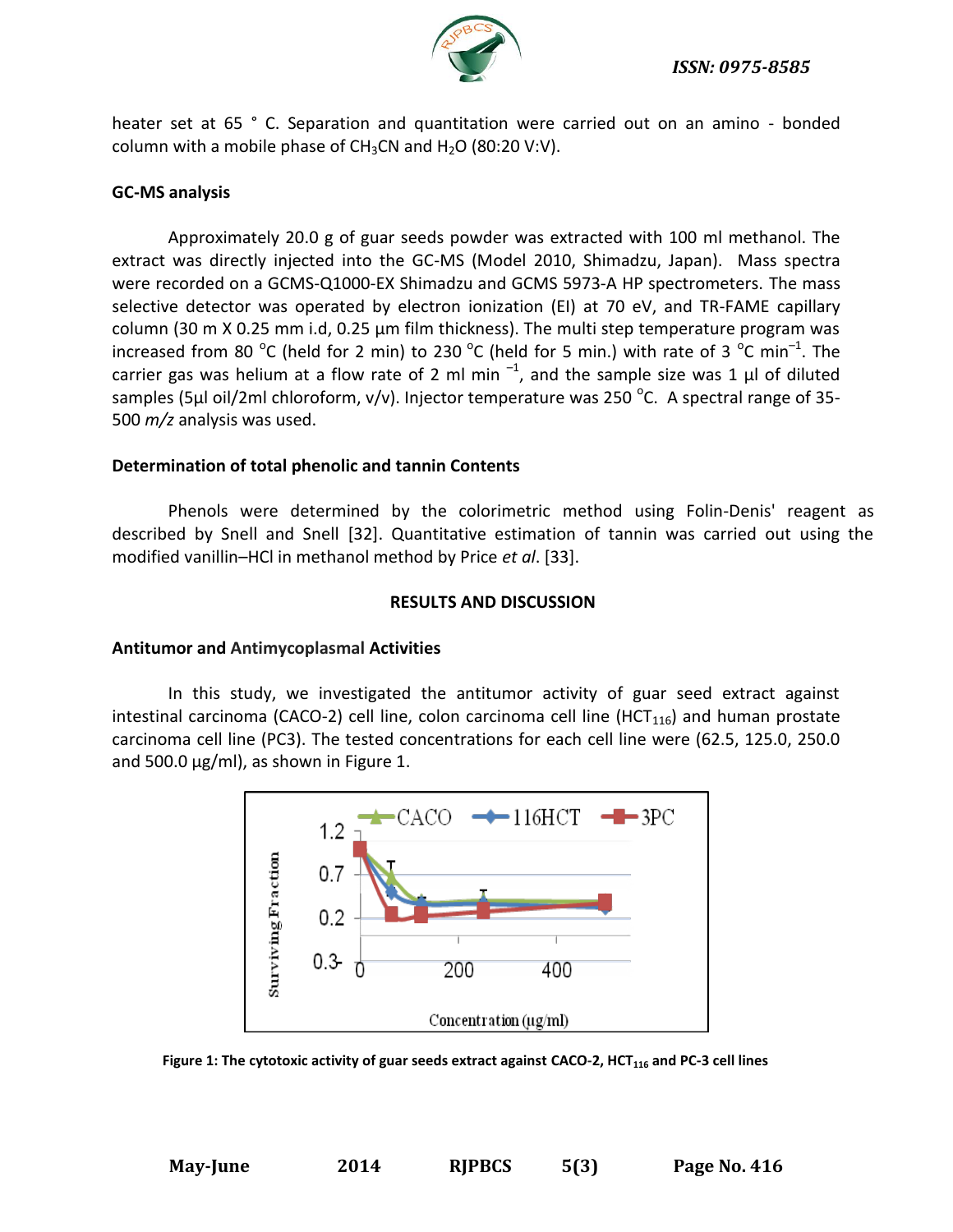

The assay results in Figures 1 showed that guar seeds extract had an inhibitory action against PC-3, HCT<sub>116</sub> and CACO-2 with IC<sub>50</sub> values of 40.5, 41.0 and 101.0  $\mu$ g/ml, respectively. It was reported that guar gum and their sulphated derivative exhibited a significant anticancer activity against human hepatocellular carcinoma cells (Hep G2), and only sulphated derivative was specifically cytotoxic for human breast carcinoma cells (MCF-7) [34]. Additionally, guar gum was found to be used in anticancer medicine for the treatment of colorectal cancer [35]. The cytotoxic activities of the guar seeds extract may be attributed to the presence of different flavonoids such as diadzein, genistein, quercetin and kempherol [36].

 The antibacterial activities of the guar seeds crude extract were determined against *mycoplasma bovis* and *mycoplasma gallisepticum*. The extract, at concentration of 200 mg/ml, showed activity against *mycoplasma bovis* with inhibition zone ranging from 30-35 mm. On the other hand, it had no effect on *mycoplasma gallisepticum*. From literature, 480 natural compounds were tested against *mycoplasma bovis*. The results showed that 32 of the 480 compounds tested were able to inhibit growth of *M. bovis* using a tetrazolium salt assay [37]. According to the best of our knowledge, there is no natural antibacterial agent has activity against *mycoplasma gallisepticum*. Therefore, screening of natural compounds and extracts has also yet to be investigated. Determination of the minimum inhibitory concentrations (MIC) of the guar seed extract against *mycoplasma bovis* is really needed.

## **Chemical composition**

The chemical composition of guar (*Cyamopsis tetragonoloba*) seeds is summarized in Table 1. Percentage of ash, fat, fiber, moisture, protein and minerals is calculated based on dry weight of seed. The results showed that guar seeds are rich with protein (33.25 %), fiber (11.06 %) and fat content (3.32 %). Our results showed that guar seeds are a good source for protein. The guar seeds are suitable for animal consumption as a rich source of the protein [38]. Additionally, the seeds are an effective replacement of fish meal protein up to the level of 50% diets without any adverse effects on growth and feed conversion ratio [39]. The moisture and ash content of the guar seeds were found to be 10.0 % and 4.53 %, respectively. The higher percentage of ash content reflects that guar seeds are a rich with minerals. These data are in a good agreement with literature [40].

| <b>Components</b>             | % (based on dry weight basis) |  |
|-------------------------------|-------------------------------|--|
| Ash                           | 4.53                          |  |
| Fat                           | 3.32                          |  |
| Fiber                         | 11.06                         |  |
| Moisture                      | 10.00                         |  |
| Protein                       | 33.25                         |  |
| <b>Minerals</b>               | ( ppm )                       |  |
| $Fe+2$                        | 465.90                        |  |
| $Zn^{2}$                      | 73.31                         |  |
| $\overline{\mathrm{Cu}^{+2}}$ | 11.17                         |  |

#### **Table 1: Chemical composition of guar seeds**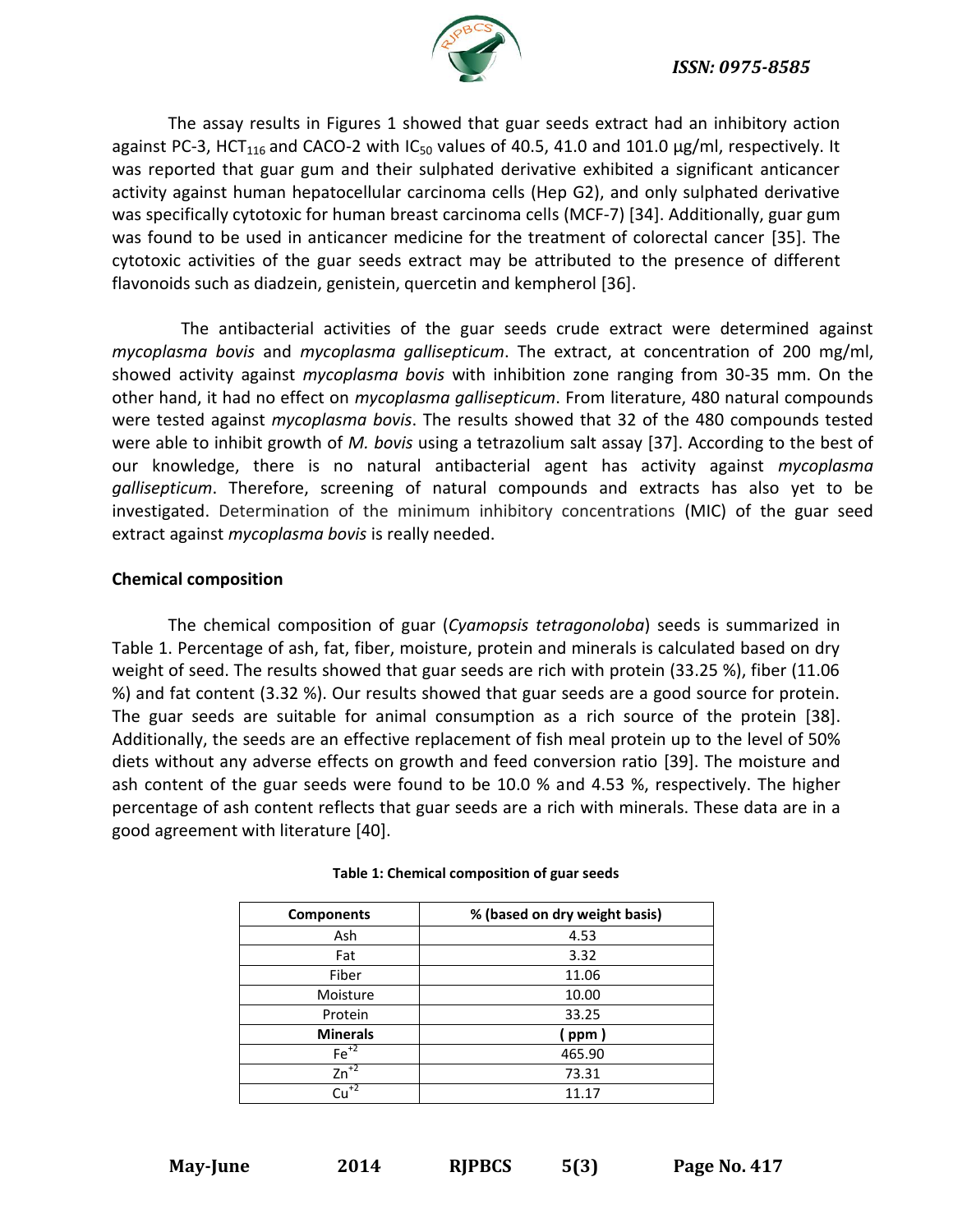

The contents of Fe, Zn and Cu in the seeds were measured by inductivity coupled plasma-optical emission spectrometry ICP optima 2000 as shown in Table 1. Iron (465.90 ppm) seems to be predominant elements in the investigated sample. The results suggested that, guar seeds are an important source for iron. Some of the leguminous crops such as soybean are also a rich source of iron [41]. Other elements in the guar seeds turned out to be zinc (73.31 ppm) and copper (11.17 ppm). The presence of zinc and copper may play an important role in the functioning of various enzymes (e.g., copper is incorporated into metalloenzymes involved in hemoglobin formation, drug/xenobiotic metabolism, carbohydrate metabolism, catecholamine biosynthesis and cross-linking of collagen, as well as in the antioxidant defense mechanism [42]. The presence of these mineral elements could thus indicate that guar seeds could be useful in the management of diseases.

## **Fatty acids composition**

The fatty acids composition of guar seeds was studied and presented in Table 2. The c*is*linolenic acid is the most predominant fatty acids in guar seeds (53.89  $% \pm 0.43$ ), followed by *cis*-oleic acid (18.07 % ± 0.03) and palmitic (13.331 % ± 0.11). Both of linolenic (C18:3ω3) and stearic acid (C18:0) were in fairly similar ratio at 5.1%. Total unsaturated fatty acids are generally in a higher ratio (77.32%) than ratio of total saturated fatty acids (22.19 %). The metabolic conversion efficiency of C18:3 ω3 to n-3 polyunsaturated fatty acids (PUFA) in human is low and as a result n-3 PUFA are now regarded as dietary essential [43]. This n-3 PUFA has many roles in human health that are independent from its conversion to n-3 PUFA [44]. The ω- $6/$  ω-3 ratio was at level 10.55, this ratio is commonly used to assess the nutritional value and healthiness of food lipid material for human consumption [45]. It was recommended that ratio  $ω$ -6/ $ω$ -3 below 4.0 in human diets to prevent the development of cardiovascular diseases and some chronic diseases including cancer [46].

| <b>Fatty acids</b>           | <b>Common name</b> | % of Fatty acids |
|------------------------------|--------------------|------------------|
| C15:1                        | Pentadecanoic acid | $0.26 \pm 0.01$  |
| C16:0                        | Palmitic acid      | $13.33 \pm 0.11$ |
| C18:0                        | Stearic acid       | $5.09 \pm 0.04$  |
| $C18:1\omega9c$              | cis -Oleic acid    | $18.07 \pm 0.03$ |
| $C18:2\omega$ 6 c            | cis-Linoleic acid  | $53.89 \pm 0.43$ |
| C20:0                        | Arachidic acid     | $1.28 \pm 0.01$  |
| $C18:3\omega3$               | Linolenic acid     | $5.11 \pm 0.04$  |
| C22:0                        | Behenic acid       | $0.82 \pm 0.01$  |
| C23:0                        | Tricosanoic acid   | $0.27 \pm 0.01$  |
| C24:0                        | Lignoceric acid    | $1.40 \pm 0.01$  |
| Saturated fatty acids        |                    | 22.19            |
| Unsaturated fatty acids      |                    | 77.32            |
| <b>PUFA</b>                  |                    | 59.00            |
| Mono unsaturated fatty acids |                    | 18.32            |
| $\omega$ -6/ $\omega$ -3     |                    | 10.55            |

#### **Table 2: Fatty acids composition of guar seeds**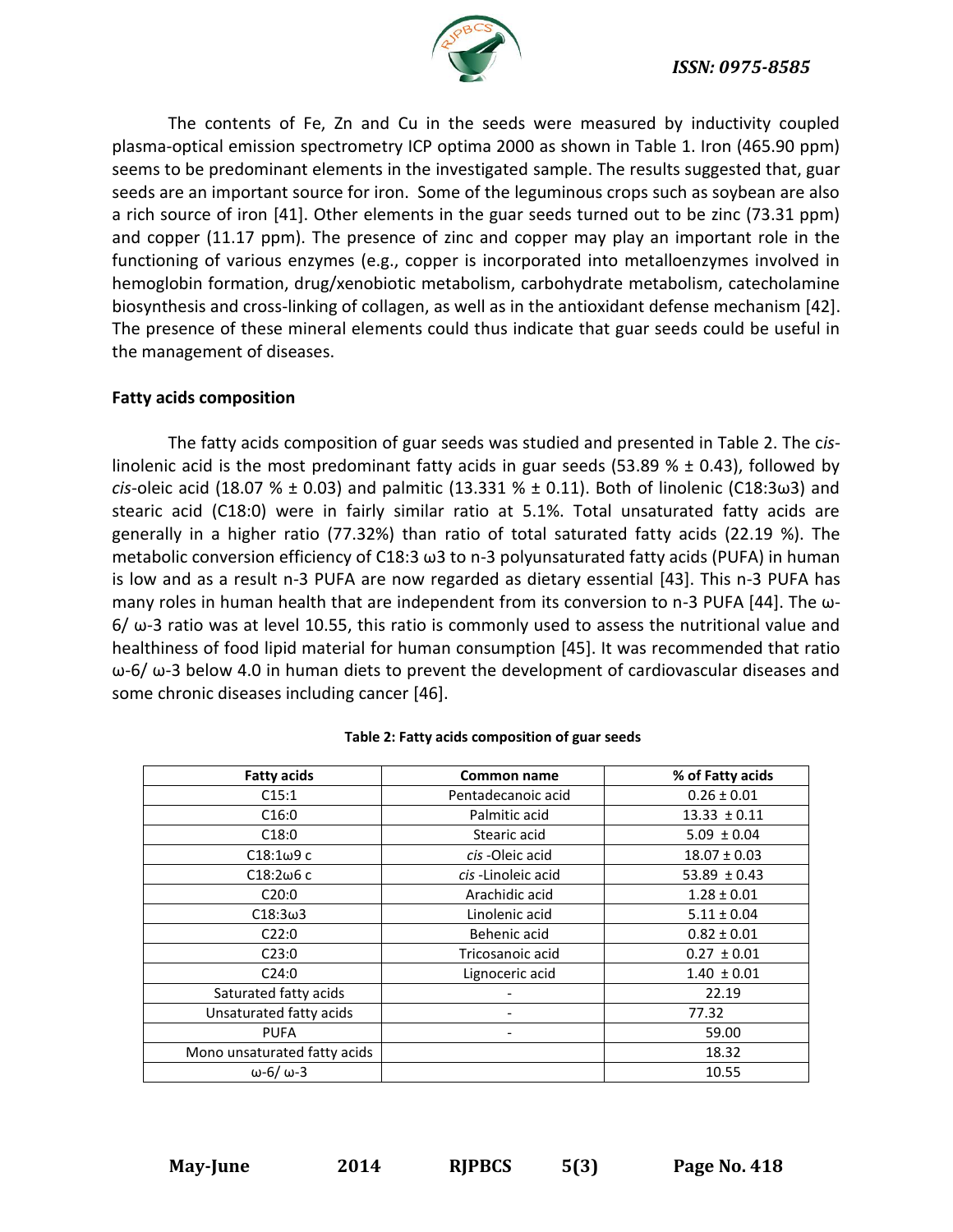

### **Amino acids composition**

In order to obtain more information about the chemical composition of guar seeds, the amino acids were determined and presented in Table 3. From the results, glutamic acid, arginine and aspartic acid were found to be the major free amino acid in seeds, with concentrations of 5.52 mg/100 g, 3.92 mg/100 g and 3.01 mg/100 g, respectively. These results are in agreement with those obtained by Kobeasy *et al* [40]. Following in the order is leucine, glycine, lysine, phenyl alanine and the other amino acids. The guar seeds are low in methionine (0.22 mg/100 g), like most legume seeds [47].

| <b>Amino Acids</b>                 | Results (mg/100 g) |
|------------------------------------|--------------------|
| Aspartic acid                      | 3.01               |
| Glutamic acid                      | 5.52               |
| Therionine                         | 0.86               |
| Serine                             | 1.20               |
| Proline                            | 1.12               |
| Glycine                            | 1.69               |
| Alanine                            | 1.17               |
| Valine                             | 1.17               |
| Isoleucine                         | 0.94               |
| Leucine                            | 1.70               |
| Tyrosine                           | 1.18               |
| Phenyl Alanine                     | 1.31               |
| Histidine                          | 0.92               |
| Lysine                             | 1.32               |
| Arginine                           | 3.92               |
| Methionine                         | 0.22               |
| <b>Total Essential Amino Acids</b> | 9.62               |
| Total Non-Essential Amino Acids    | 17.99              |

**Table 3: Amino acids composition of guar seeds (mg/ 100 g) based on dry weight**

## **Carbohydrate profile of guar seeds**

The sugar profile of guar seeds, based on dry weight**,** is shown in Table 4. Two sugars named D-glalactose (27.45%) and D-mannose (56.04%) are detected in the seeds. The mannose to galactose ratio is found to be 2:1 and that matches with literature values [48]. The high galactose and mannose contents of the guar seed make it a good source of food industries and other non-food industries. In case of GU1, there is a decrease in ratio of D-glalactose 14.79 %, and D-mannose 51.65%. The GU2 has a moderate ratio of D-glalactose 17.99%, and D-mannose 58.90%. The variation in sugars percent is due to the formation of galactomannan, which confirm the insertion of cationic moiety on guar backbone. This result is in a good agreement with McCleary *et al* [49].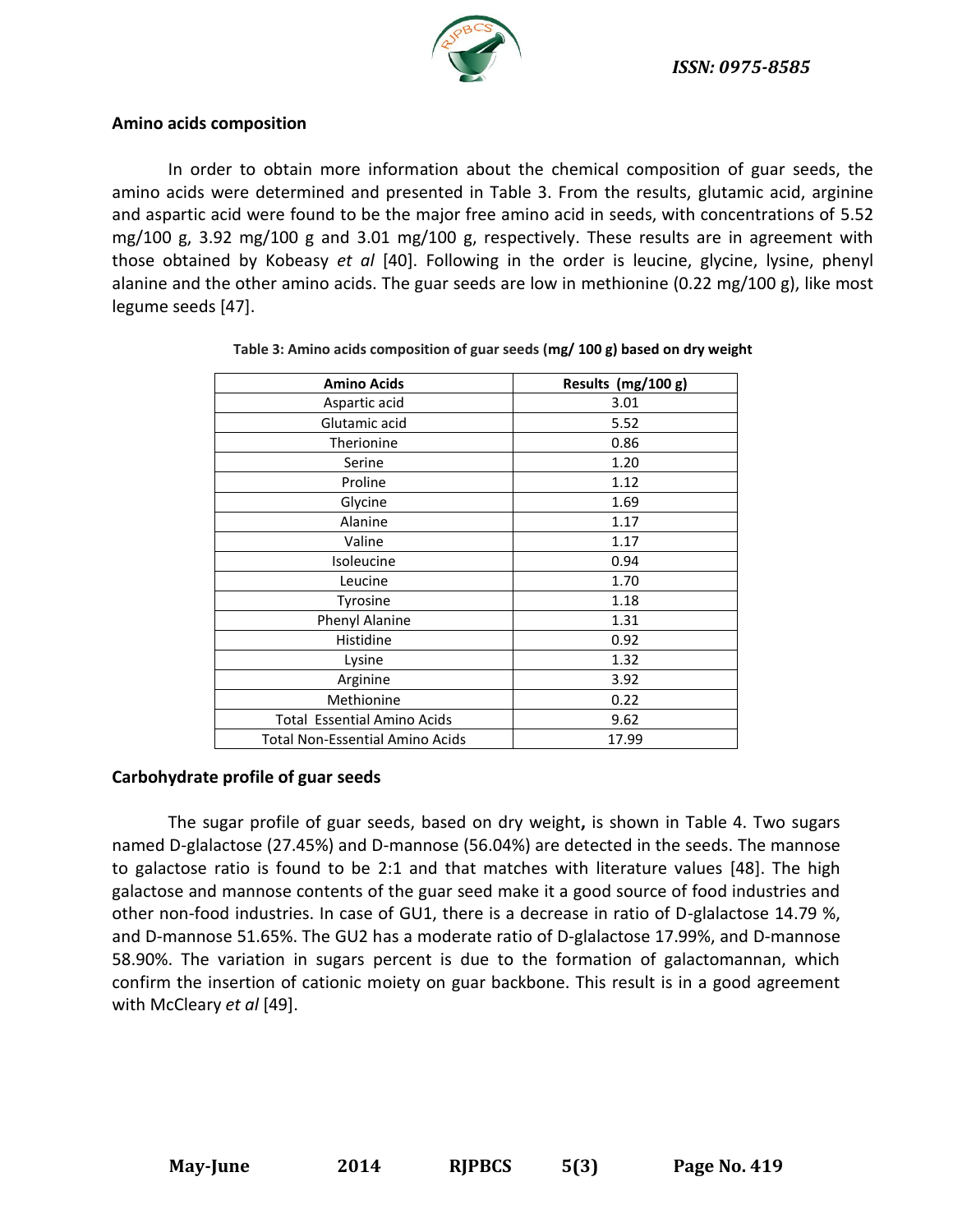

| <b>Sample</b>        | D-Galactose | D-Mannose |
|----------------------|-------------|-----------|
| Guar seed powder     | 27.45       | 56.04     |
| <b>Extracted GU1</b> | 14.79       | 51.65     |
| Extracted GU2        | 17.99       | 58.90     |

#### **Table 4: Carbohydrate profile of guar seeds (%)**

GU1: 1.0 g Guar gum was dissolved in 85 ml distilled water (1:85) GU2: 2.0 gram was dissolved in 60 ml of distilled water (2:60).

#### **Phenols of the guar seeds**

The total phenolic compounds (2.47 mg/g) and tannins (2.85 mg/g) of guar seeds are shown in Table 5. The results are agreed with the literature values [40,50]. From our results, the toxicity of guar seeds extract may be due to the presence of phenolic compounds and tannins. The tannin content of guar seeds can be reduced by physical removal of testa, since most of tannins are found in the outer layer of the seed.

#### **Table 5: Phenols of guar seeds (mg/g), based on dry weight**

| <b>Constituent</b>               | <b>Results</b> |
|----------------------------------|----------------|
| Total phenols (mg gallic acid/g) | 2.47           |
| Tannins (mg catechin/g)          | 2.85           |

#### **Gas chromatography-mass spectrometry (GC–MS) analysis of guar seeds extract**

Methanolic extract of guar seeds was analyzed by GC-MS and results are shown in Table 6 and Figure 2. Nine compounds were identified, where the most represented compounds were 3-hydroxymyristic acid, octadecanoic acid and linolelaidic acid methyl ester. It was reported that GC-MS analysis of ethanolic extract of *Cyamopsis tetragonoloba* seeds showed the presence of mome inositol, ethyl alpha-d-glucopyranoside and stigmasterol as a major phytochemical compounds [51]. Our results and the reported data are different due to the difference in extraction conditions.

#### **Table 6: Chemical constitutions of guar seeds extract by GC-MS**

| No. | Retention time $(R_t)$ | <b>Compounds name</b>                       |
|-----|------------------------|---------------------------------------------|
|     | 13.73                  | 24,25-Dihydroxyvitamin D3                   |
| 2   | 14.53                  | 3-Hydroxymyristic acid                      |
| 3   | 16.31                  | Octadecanoic acid                           |
| 4   | 16.39                  | Retinal                                     |
| 5   | 17.43                  | 3-(Adamantan-2-yliden-methoxymethyl)-phenol |
| 6   | 17.64                  | Palmitic acid N-butyl ester                 |
| 7   | 17.83                  | Eicosanoic acid-2-hydroxyethyl ester        |
| 8   | 18.89                  | Linolelaidic acid methyl ester              |
| 9   | 19.54                  | 2,3,4,5-Tetramethoxyphenol                  |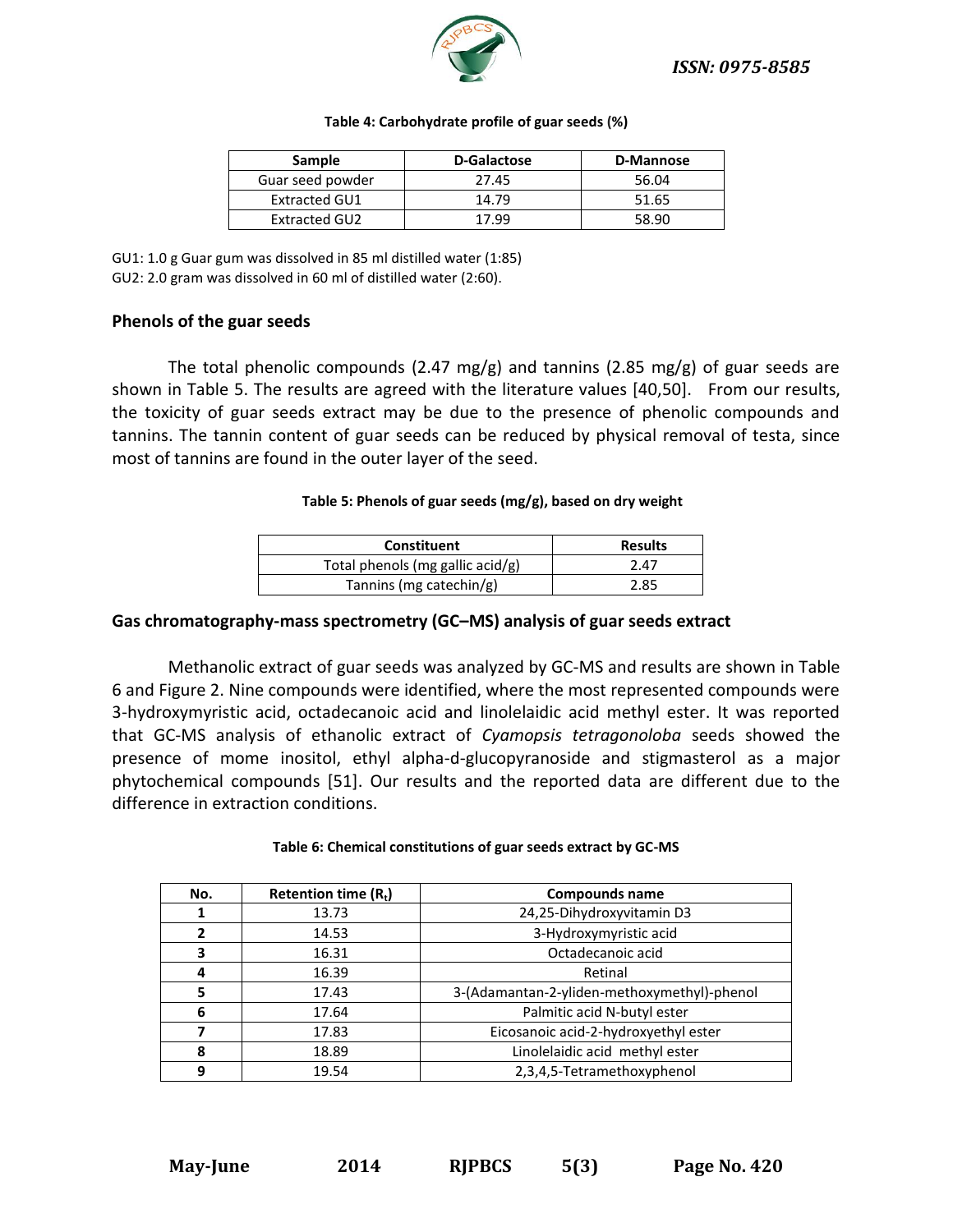



**Figure 2: GC-MS Chromatogram of methanolic extract of** *Cyamopsis tetragonoloba* **seeds**

#### **CONCLUSION**

In conclusion, guar seeds were investigated for their biological impacts and chemical composition. As observed, the methanolic extract of guar seeds has anticancer activities against intestine carcinoma (CACO-2) cell line, colon carcinoma cell line (HCT $_{116}$ ) and human prostate carcinoma cell line (PC3) with  $IC_{50}$  of 40.5, 41.0 and 101.0  $\mu$ g/ml, respectively. Additionally, the extract showed antibacterial activity against *mycoplasma bovis*. The *Cyamopsis tetragonoloba* seeds (meal or crude extract) may become a valuable resource for antimicrobial agents on *mycoplasma bovis*. We will consider that point in details in our future studies. The potential of guar seeds as a source of proteins, minerals (e.g. iron, zinc and copper), fatty acids (c*is*-linolenic acid, *cis*-oleic acid and palmitic acid) and amino acids (e.g. glutamic acid, arginine and aspartic acid) is being realized. The sugar profile of guar seeds was D-glalactose (27.45%) and Dmannose (56.04%). The GC-MS demonstrated the types of some chemical constituents in guar seeds. We recommended more in *vivo* studies along with detailed phytochemical investigation using hyphenated techniques in natural products such as ultra-performance liquid chromatography quadrupole time of flight mass spectrometry (UPLC–qTOF-MS/MS) to scientific all underpin the perspective use of guar seeds (crude extract, fractions, sub-fractions or pure compounds) for the prevention or therapy of diseases.

#### **REFERENCES**

- [1] Pisani P, Parkin DM, Bray F, Ferlay J. Int J Cancer 1999; 83:18-29.
- [2] World Health Organization. World Health Report 2001. Mental Health: New Understanding, New Hope. Geneva: WHO, 2001.
- [3] Ho R, Nievergelt A, Pires CS, Cuendet M. Studies Natl Prod Chem 2012; 38: 247–267.
- [4] Hong WK, Sporn MB. Recent Adv Chemopr Cancer Sci 1997; 278: 1073–1077.
- [5] Ryan KJ, Ray CG (editors). Sherris Medical Microbiology (4th ed.). McGraw Hill. 2004; pp. 409–12.
- [6] Ayling RD, Barker SE, Peek ML, Simon AJ, Nicholas RAJ. Vet Rec 2000; 146:745–747.
- [7] Thomas A, Dizier BH, et al. Vet Rec 2002; 151:472–476.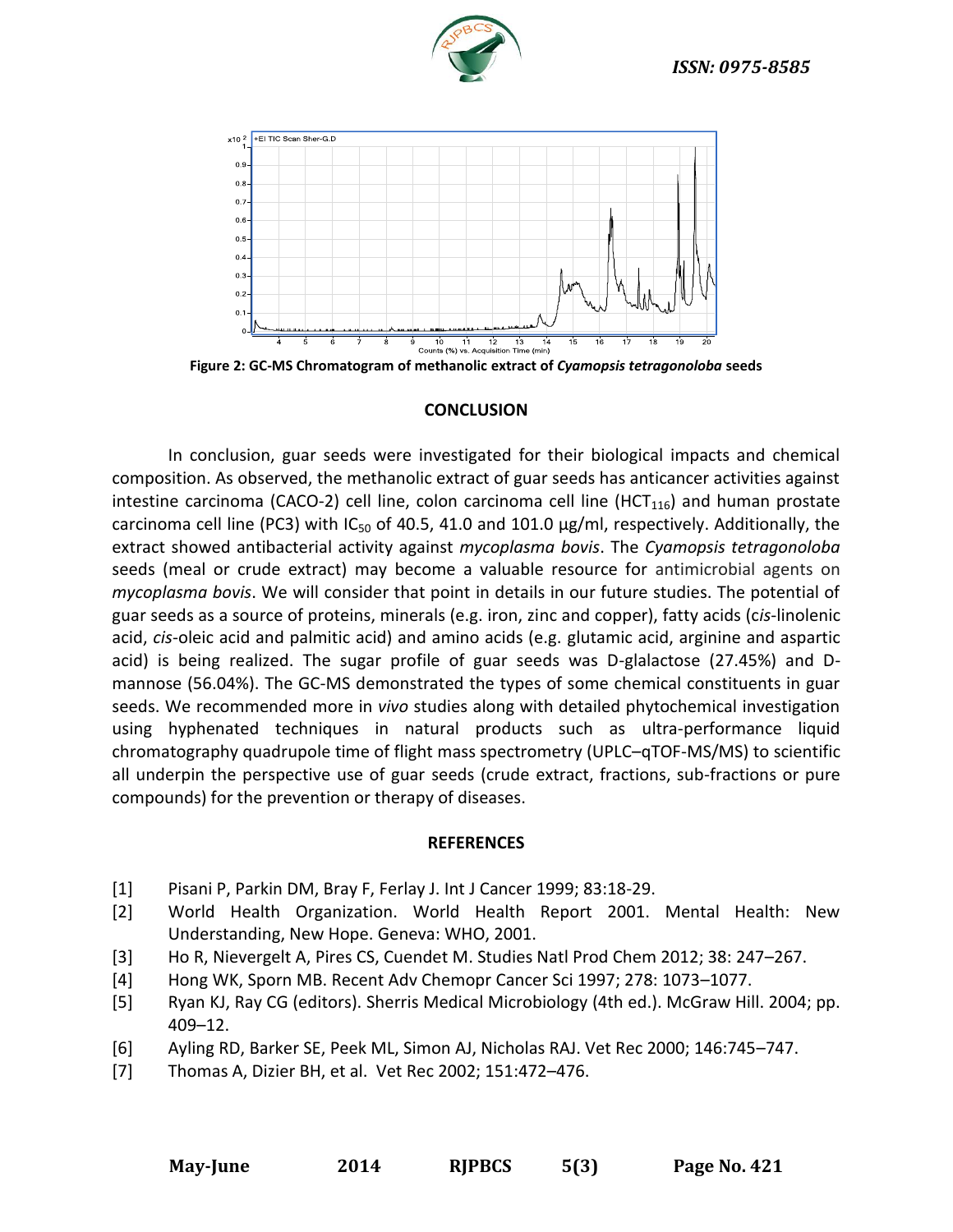*ISSN: 0975-8585*



- [8] Jordan FTW. Avian Mycoplasmosis. 1996 Pages 81–93 in Poultry Diseases, 4th ed. Jordan FTW, Pattison M, ed. W. B. Saunders Company, London.
- [9] Maunsell FP, Woolums AR, Francoz D, Rosenbusch RF, Step DL, Wilson DJ, E.D. Janzen ED. J Veterinary Int Med 2011; 25: 772–783.
- [10] Hannan P, Hanlon JO, Rogers NH. Res Vet Sci 1989; 46:202-211.
- [11] Furneri PM, Piperno A, Sajia A, Bisignano G. Antimicrob Agents Chemother 2005; 48:4892–4894.
- [12] Pająk P, Socha R, Gałkowska D, Rożnowski J, Fortuna T. Food Chem 2014; 15:300–306.
- [13] Bouchenak M, Lamri-Senhadji M. [J Med Food](http://www.ncbi.nlm.nih.gov/pubmed/23398387) 2013; 16:185–98.
- [14] Prabaharan M. Int J Biolog Macromol 2011; 49: 117–124.
- [15] Khare CP. Indian medicinal plants. Springer publication. New York. 2007; 321.
- [16] Curl CL, Price KR, ger Fenwick GR. Phytochem 1986; 25: 2657–2676.
- [17] Coxon DT, Wallis JW, Levitt NS, Jakson WP. Phytochem 1980; 19: 1247–1248.
- [18] Daniel M. Curr Sci 1989; 58: 1332–1333.
- [19] Ali AM, Hussain N, Haq SA. Pakistan J Sci Industr Res 1977; 20: 279–281.
- [20] Mukhtar HM, Ansari SH, Bhat ZA, Naved T. Pharm Biol 2006; 44: 10–13.
- [21] Wang ML, Morris JB. Plant Genetic Resources: Characterization and Utilization. 2007; 5: 96–99.
- [22] Badr SEA, Sakr DM, Mahfouz SA, Abdelfattah MS. Res J Pharm Biol Chem Sci. 2013; 4: 606-621.
- [23] Vichai V, Kirtikara K. Nat Protoc 2006; 1:1112–1116.
- [24] Frey ML, Hanson RP, Anderson DP. Am J Vet Res 1968; 29: 2163–2171.
- [25] AOAC. Official Methods of Analysis of AOAC international 17th ed., Washington D.C. USA, 2000; 4: 969.3–991.39.
- [26] AOAC. Official Methods of Analysis of AOAC international, 1995; Method No. 08-01.
- [27] Iva J, Patrick B, Lse SJ. Anal At Spectrum 2003; 18: 54– 58.
- [28] [Morrison](http://www.jlr.org/search?author1=William+R.+Morrison&sortspec=date&submit=Submit) RW[, Smith](http://www.jlr.org/search?author1=Lloyd+M.+Smith&sortspec=date&submit=Submit) LM. The J Lipid Res 1964; 5: 600–608.
- [29] AOAC. Official Methods of Analysis of AOAC international 18th Ed. Association of Official Analytical Chemists, Washington, D.C. 2006; 24–37.
- [30] AOAC. Official Methods of Analysis. 19th ed. Gaithersburg, MD: AOAC International. 2012.
- [31] Snell FD, Snell CT. Colorimetric methods. Toronto, New York, London: Organic, D. Van Nostrand Company. 1953; 3:606.
- [32] Price ML, Socoyoc SV , Butter LG. Agric Food Chem 1978, 26: 1214–1218.
- [33] Gamal-Eldeen AM, Amer H, Helmy WA. Chem Biol Inter 2006; 161: 229–240
- [34] Shyale S, Chowdary K, Krishnaiah Y, Bhat NK. Drug Develop Res 2006; 67: 154–165.
- [35] Sharma P, Dubey G, Kaushik S. J App Pharm Sci 2011; 01: 32–37.
- [36] Soehnlen MK, Tran MA, Lysczek HR, Wolfgang DR, Jayarao BM. J Antimicrob Chemother 2011; 66: 574–577.
- [37] Murwan KS, Abdalla AH. Nile Basin Res J 2008; 11: 48–54.
- [38] Y S AI-Hafedh YS, Siddiqui AQ. Aquaculture Res 1998; 29: 703–708.
- [39] Kobeasy MI, Abdel-Fatah OM, Abd El-Salam SM, Mohamed ZAM. Int J Biodiversity Conservation. 2011; 3: 83–91.
- [40] Lönnerdal B. Am J Clin Nutr 2009; 89:1680S–1685S